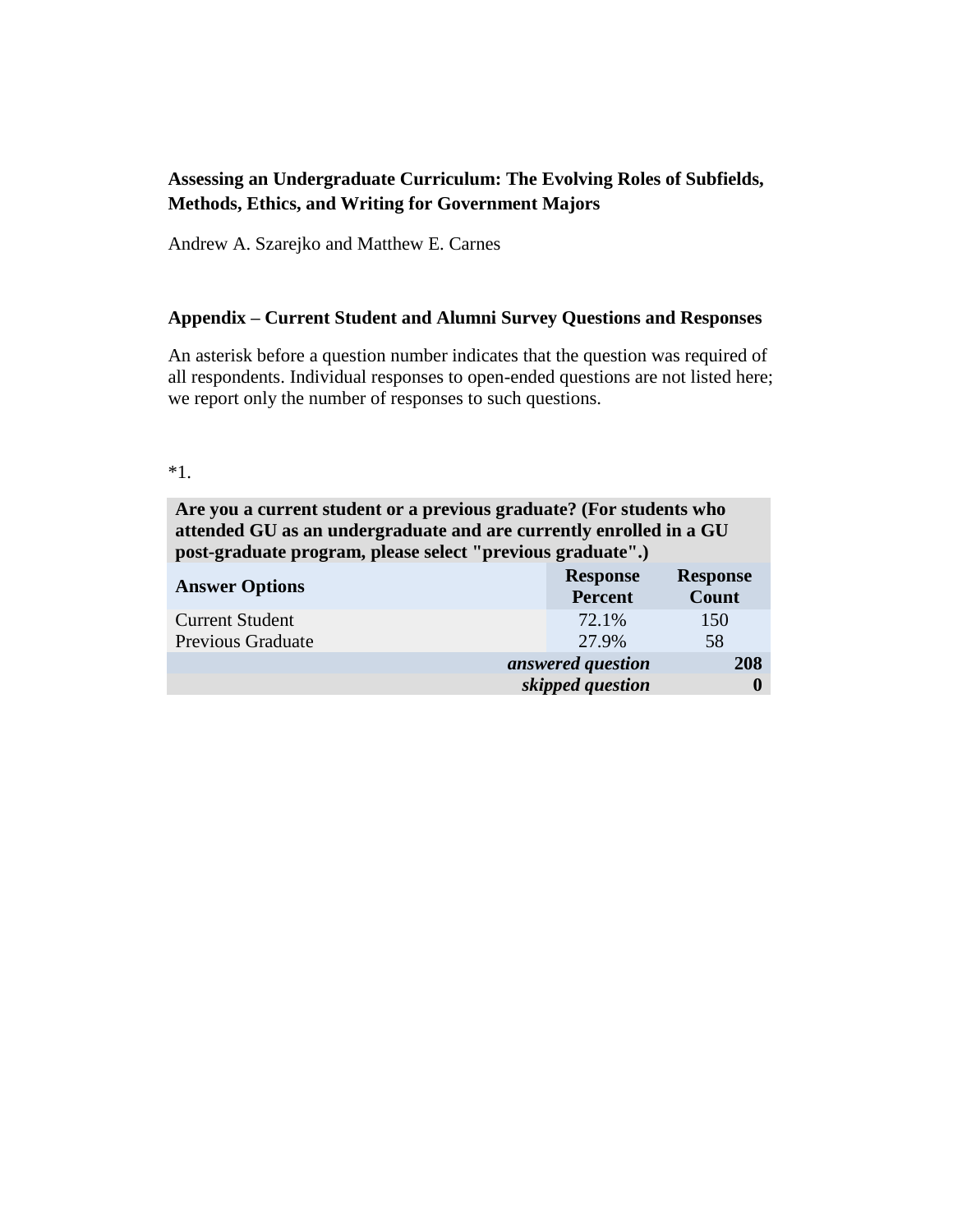|  | $\sim$ |
|--|--------|

| In what year will you (or did you) graduate? |                                   |                          |
|----------------------------------------------|-----------------------------------|--------------------------|
| <b>Answer Options</b>                        | <b>Response</b><br><b>Percent</b> | <b>Response</b><br>Count |
| 2010                                         | 0.5%                              |                          |
| 2011                                         | 3.4%                              | 7                        |
| 2012                                         | 10.1%                             | 21                       |
| 2013                                         | 6.3%                              | 13                       |
| 2014                                         | 3.4%                              | 7                        |
| 2015                                         | 4.3%                              | 9                        |
| 2016                                         | 25.5%                             | 53                       |
| 2017                                         | 33.2%                             | 69                       |
| 2018                                         | 13.0%                             | 27                       |
| 2019                                         | 0.5%                              | 1                        |
| 2020                                         | 0.0%                              | $\overline{0}$           |
|                                              | answered question                 | 208                      |
|                                              | skipped question                  | $\bf{0}$                 |

# \*3.

| Did you start your undergraduate career as a government major? |                                   |                          |
|----------------------------------------------------------------|-----------------------------------|--------------------------|
| <b>Answer Options</b>                                          | <b>Response</b><br><b>Percent</b> | <b>Response</b><br>Count |
| Yes                                                            | 49.0%                             | 102                      |
| N <sub>0</sub>                                                 | 47.6%                             | 99                       |
| Not sure/Don't know                                            | 3.4%                              | 7                        |
|                                                                | answered question                 | 208                      |
|                                                                | skipped question                  |                          |

# 4. [Open-ended Response]

| What initially drew you to the government major? |                          |  |
|--------------------------------------------------|--------------------------|--|
| <b>Answer Options</b>                            | <b>Response</b><br>Count |  |
|                                                  | 170                      |  |
| answered question                                | 170                      |  |
| skipped question                                 | 38                       |  |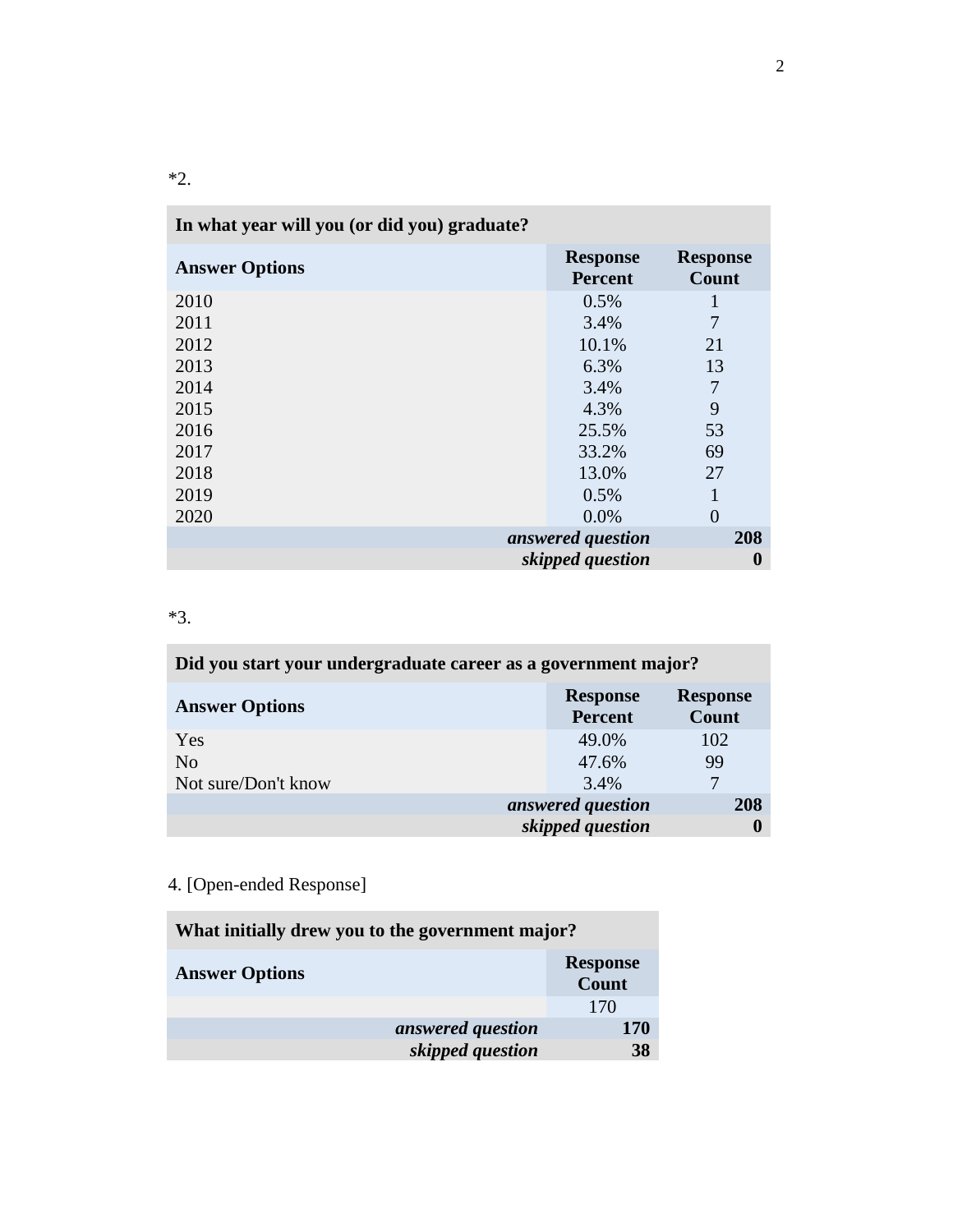| <b>SALE</b> |        |
|-------------|--------|
| ٠<br>v<br>× | $\sim$ |

| Did you choose to double major? |                                   |                          |
|---------------------------------|-----------------------------------|--------------------------|
| <b>Answer Options</b>           | <b>Response</b><br><b>Percent</b> | <b>Response</b><br>Count |
| Yes                             | 42.3%                             | 88                       |
| N <sub>0</sub>                  | 55.3%                             | 115                      |
| Not sure/Don't know             | 2.4%                              | 5                        |
|                                 | answered question                 | 208                      |
|                                 | skipped question                  | O                        |

| If you chose to double major, why did you do so? |                          |  |
|--------------------------------------------------|--------------------------|--|
| <b>Answer Options</b>                            | <b>Response</b><br>Count |  |
|                                                  | 89                       |  |
| answered question                                | 89                       |  |
| skipped question                                 | 119                      |  |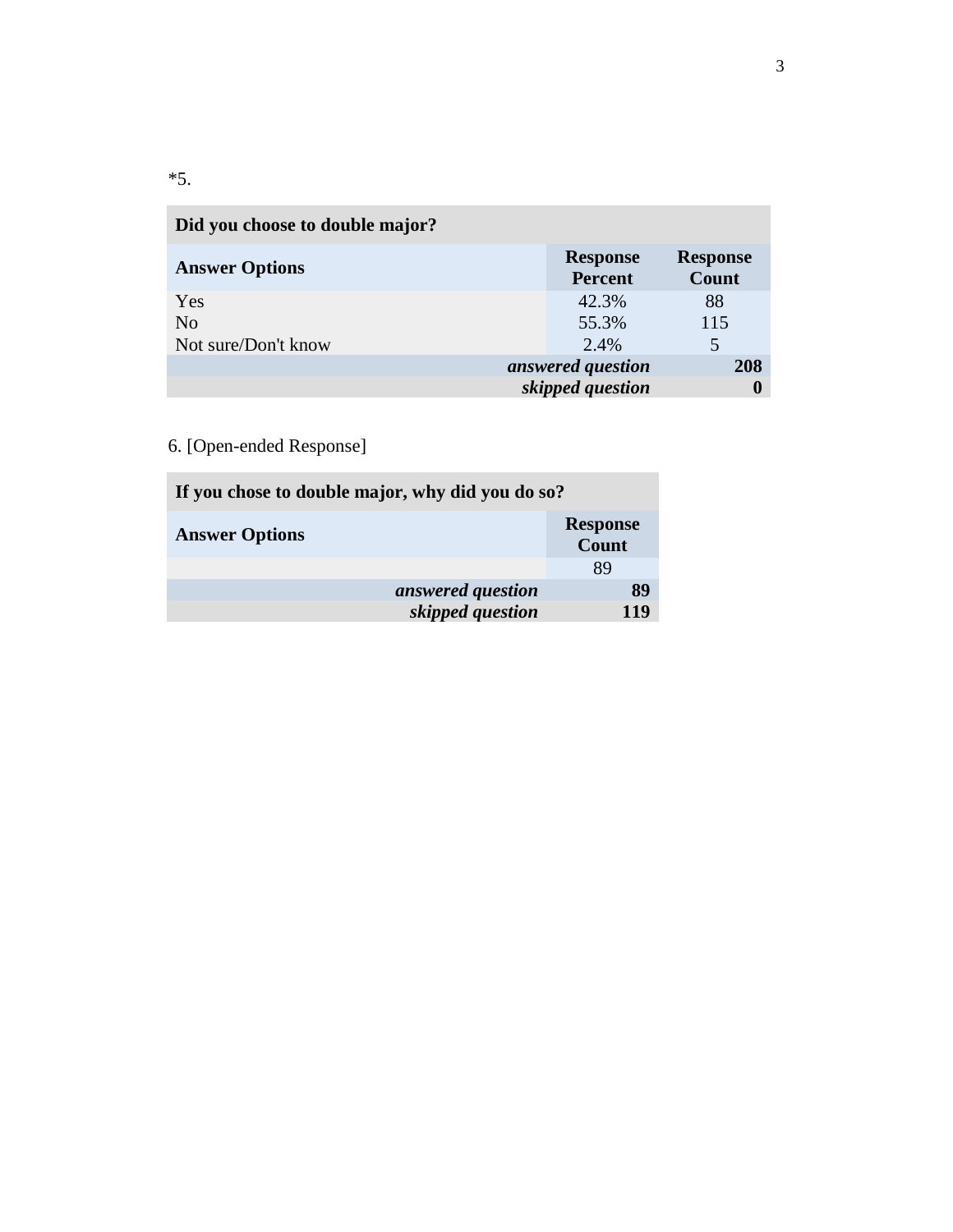| For alumni, what are you doing now?                |                                   |                          |
|----------------------------------------------------|-----------------------------------|--------------------------|
| <b>Answer Options</b>                              | <b>Response</b><br><b>Percent</b> | <b>Response</b><br>Count |
| Law School                                         | 18.6%                             | 13                       |
| <b>Business School</b>                             | $0.0\%$                           | 0                        |
| <b>Medical School</b>                              | $0.0\%$                           | $\Omega$                 |
| Ph.D. Program (in political<br>science/government) | 2.9%                              | $\mathfrak{D}$           |
| Ph.D. Program (in another field)                   | $0.0\%$                           | 0                        |
| Other post-graduate program                        | 1.4%                              |                          |
| Working in state/local government                  | 5.7%                              | 4                        |
| Working in the federal government                  | 10.0%                             | 7                        |
| Working for a non-profit                           | 5.7%                              |                          |
| Working for a think tank                           | 1.4%                              |                          |
| Working elsewhere in the private sector            | 27.1%                             | 19                       |
| Other (please specify)                             | 27.1%                             | 19                       |
|                                                    | answered question                 | 70                       |
|                                                    | skipped question                  | 138                      |

Note: Although only 58 respondents identified as previous graduates in Question 1, 70 respondents answered this question.

# \*8.

| To what extent do you agree that the Department of Government<br>improved your writing skills? |                                   |                          |
|------------------------------------------------------------------------------------------------|-----------------------------------|--------------------------|
| <b>Answer Options</b>                                                                          | <b>Response</b><br><b>Percent</b> | <b>Response</b><br>Count |
| <b>Strongly Agree</b>                                                                          | 22.6%                             | 47                       |
| Somewhat Agree                                                                                 | 54.3%                             | 113                      |
| Neutral                                                                                        | 10.6%                             | 22                       |
| Somewhat Disagree                                                                              | 9.6%                              | 20                       |
| <b>Strongly Disagree</b>                                                                       | 1.9%                              | 4                        |
| Not sure/Don't know                                                                            | 1.0%                              | $\overline{2}$           |
|                                                                                                | answered question                 | 208                      |
|                                                                                                | skipped question                  | 0                        |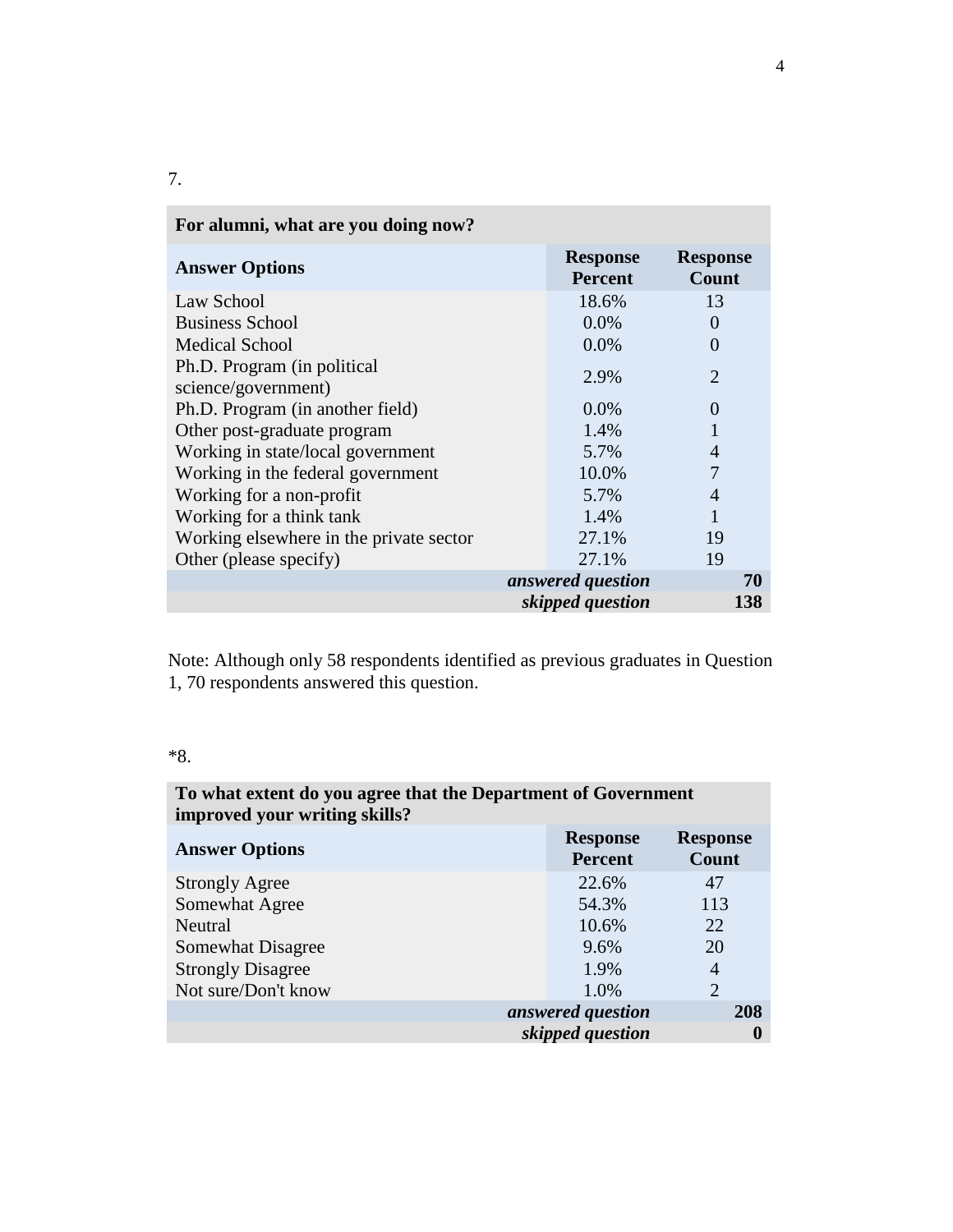| Did you take any government courses that did not include a paper as a<br>graded assignment? |                                   |                          |
|---------------------------------------------------------------------------------------------|-----------------------------------|--------------------------|
| <b>Answer Options</b>                                                                       | <b>Response</b><br><b>Percent</b> | <b>Response</b><br>Count |
| Yes, 1 course.                                                                              | 22.1%                             | 46                       |
| Yes, 2 courses.                                                                             | 13.0%                             | 27                       |
| Yes, $3+$ courses.                                                                          | 3.4%                              | $\overline{7}$           |
| No.                                                                                         | 54.8%                             | 114                      |
| Not sure/Don't know                                                                         | 6.7%                              | 14                       |
|                                                                                             | answered question                 | 208                      |
|                                                                                             | skipped question                  |                          |

\*10.

| What kind of writing did you do in the major? (select all that apply) |                                   |                          |
|-----------------------------------------------------------------------|-----------------------------------|--------------------------|
| <b>Answer Options</b>                                                 | <b>Response</b><br><b>Percent</b> | <b>Response</b><br>Count |
| A research paper                                                      | 92.3%                             | 192                      |
| A comparative, analytic paper                                         | 86.5%                             | 180                      |
| A thesis paper $(25 + pages)$                                         | 17.8%                             | 37                       |
| Exegesis/textual analysis                                             | 46.6%                             | 97                       |
| A policy paper/memo                                                   | 60.6%                             | 126                      |
| Other (please specify)                                                | 6.3%                              | 13                       |
|                                                                       | answered question                 | 208                      |
|                                                                       | skipped question                  | $\bf{0}$                 |

\*9.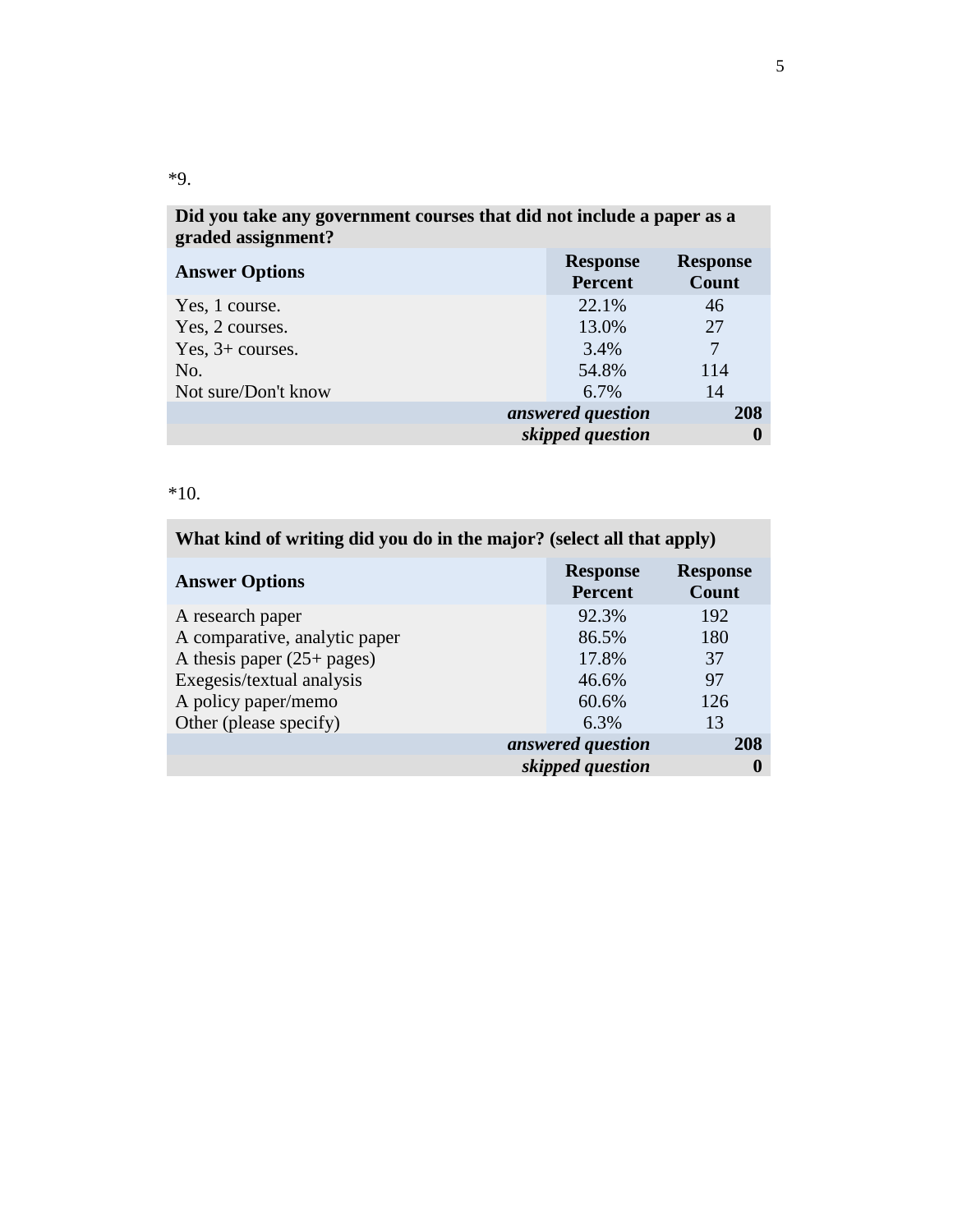|  | $\sim$ |
|--|--------|

| What was the average length of papers you wrote in your first two years? |                                   |                          |
|--------------------------------------------------------------------------|-----------------------------------|--------------------------|
| <b>Answer Options</b>                                                    | <b>Response</b><br><b>Percent</b> | <b>Response</b><br>Count |
| $1 - 5$                                                                  | 26.4%                             | 55                       |
| $6 - 10$                                                                 | 60.6%                             | 126                      |
| $11 - 15$                                                                | 11.1%                             | 23                       |
| $16 - 20$                                                                | 1.0%                              | $\overline{2}$           |
| $20+$                                                                    | 0.0%                              | $\theta$                 |
| Not sure/Don't know                                                      | 1.0%                              | $\overline{2}$           |
|                                                                          | answered question                 | 208                      |
|                                                                          | skipped question                  |                          |

\*12.

| What was the average length of papers you wrote in your last two years? |                                   |                          |
|-------------------------------------------------------------------------|-----------------------------------|--------------------------|
| <b>Answer Options</b>                                                   | <b>Response</b><br><b>Percent</b> | <b>Response</b><br>Count |
| $1 - 5$                                                                 | 6.7%                              | 14                       |
| $6 - 10$                                                                | 42.8%                             | 89                       |
| $11 - 15$                                                               | 32.2%                             | 67                       |
| $16 - 20$                                                               | 11.1%                             | 23                       |
| $20+$                                                                   | 3.4%                              |                          |
| Not sure/Don't know                                                     | 1.9%                              | 4                        |
| $N/A$ (still a freshman or sophomore)                                   | 1.9%                              | 4                        |
|                                                                         | answered question                 | 208                      |
|                                                                         | skipped question                  | O                        |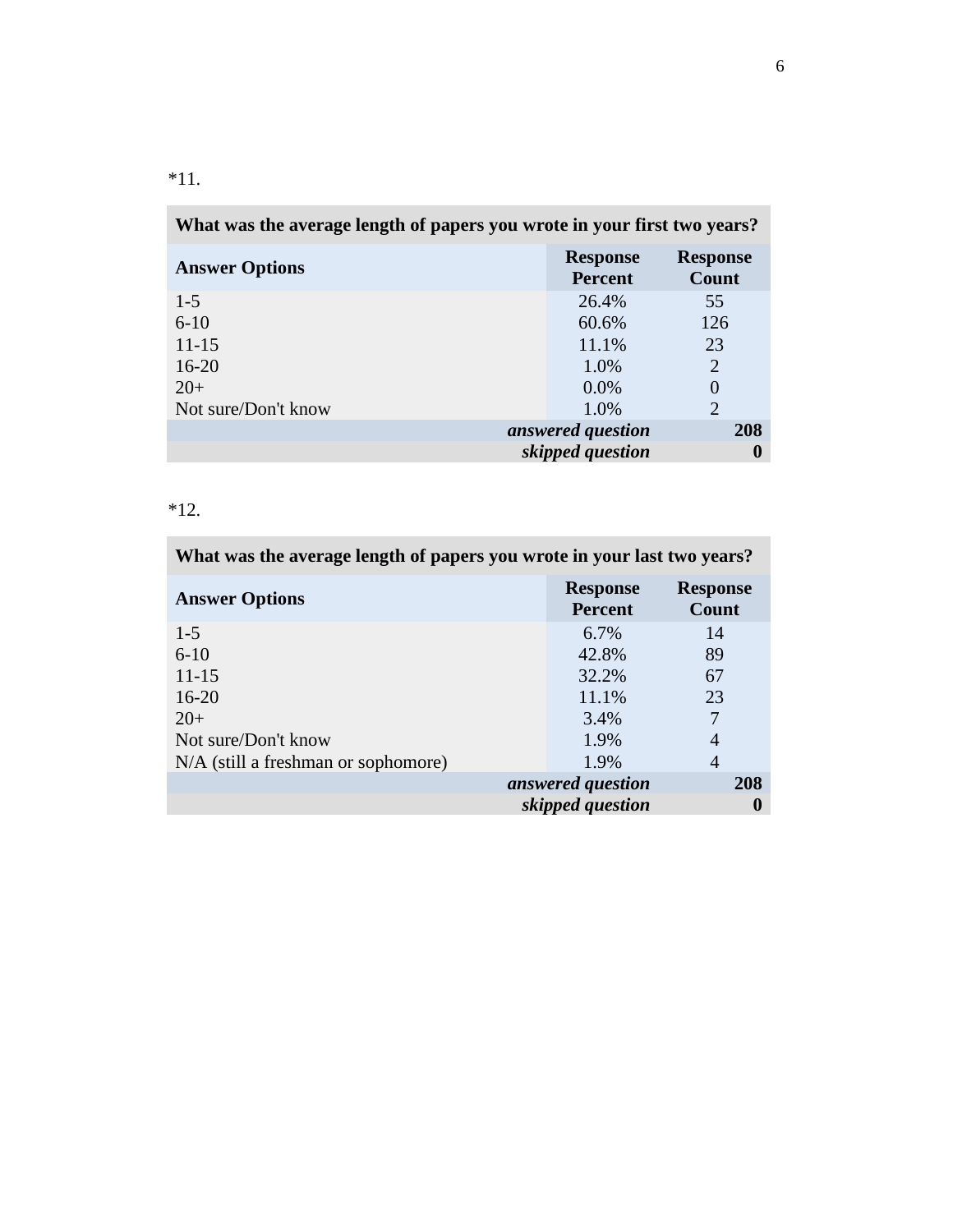| To what extent do you agree that the Department of Government     |                                   |                          |
|-------------------------------------------------------------------|-----------------------------------|--------------------------|
| improved your oral communication skills?<br><b>Answer Options</b> | <b>Response</b><br><b>Percent</b> | <b>Response</b><br>Count |
| Strongly agree                                                    | $9.1\%$                           | 19                       |
| Somewhat agree                                                    | 46.2%                             | 96                       |
| Neutral                                                           | 25.5%                             | 53                       |
| Somewhat disagree                                                 | 13.9%                             | 29                       |
| Strongly disagree                                                 | 4.3%                              | 9                        |
| Not sure/Don't know                                               | 1.0%                              | $\overline{2}$           |
|                                                                   | answered question                 | 208                      |
|                                                                   | skipped question                  |                          |

\*14.

**If you feel that the major helped improve your oral communication skills, how did it do so? (select all that apply)**

| <b>Answer Options</b>          | <b>Response</b><br><b>Percent</b> | <b>Response</b><br>Count |
|--------------------------------|-----------------------------------|--------------------------|
| In-class (lecture) discussion  | 38.5%                             | 80                       |
| Discussion/recitation sections | 46.2%                             | 96                       |
| Group projects                 | 10.6%                             | 22                       |
| In-class presentations         | 23.6%                             | 49                       |
| N/A                            | 31.7%                             | 66                       |
| Other (please specify)         | 2.4%                              | 5                        |
|                                | answered question                 | 208                      |
|                                | skipped question                  | 0                        |

\*13.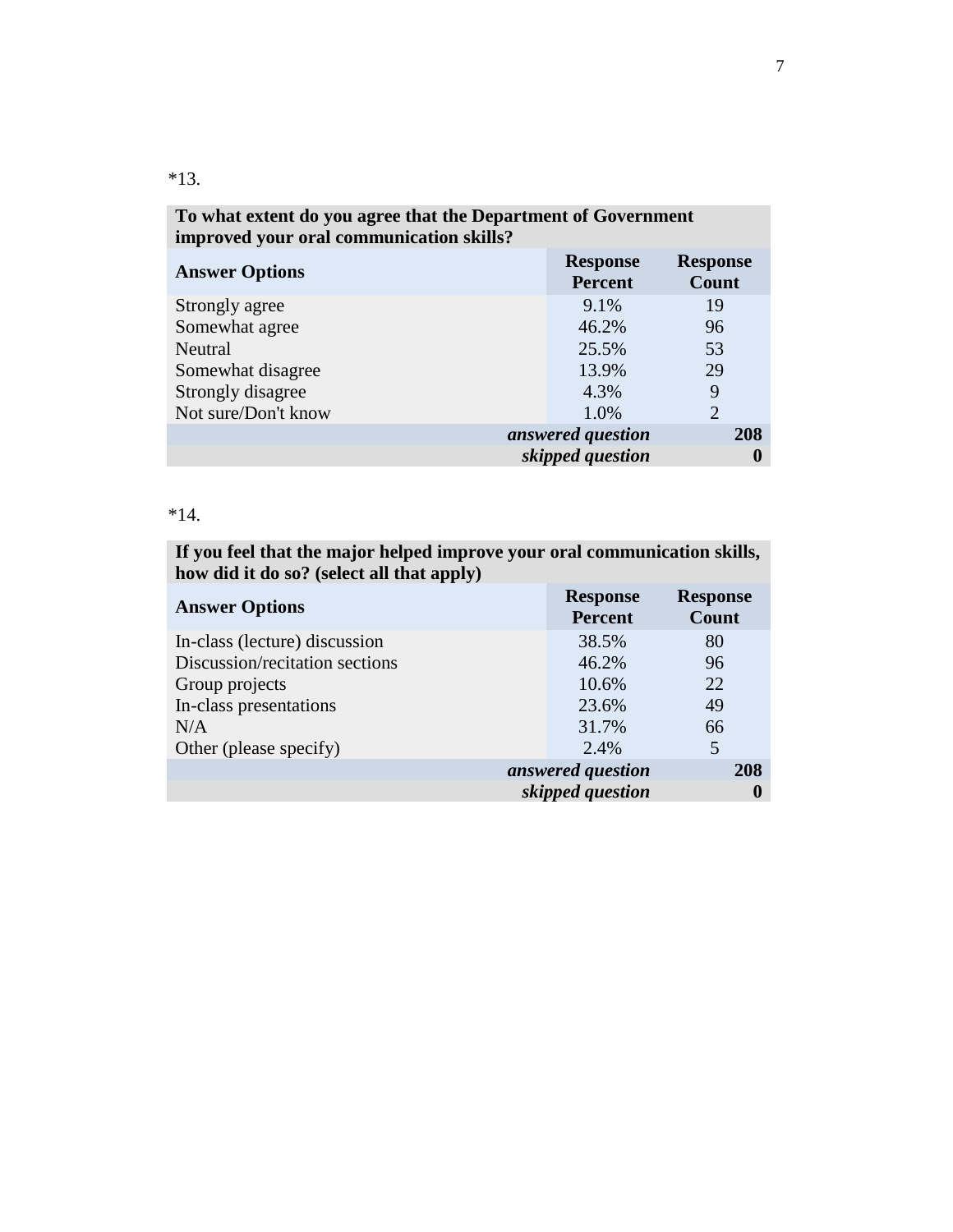| (select all that apply)                                               |                                   |                          |
|-----------------------------------------------------------------------|-----------------------------------|--------------------------|
| <b>Answer Options</b>                                                 | <b>Response</b><br><b>Percent</b> | <b>Response</b><br>Count |
| Yes, I took Analysis of Political Data I and/or II<br>(GOVT 201/202). | 17.3%                             | 36                       |
| Yes, I conducted research for a term paper or                         |                                   |                          |
| honors thesis that involved the use of                                | 17.3%                             | 36                       |
| quantitative methods.                                                 |                                   |                          |
| Yes, but my primary exposure to quantitative                          | 28.8%                             | 60                       |
| methods came in another department.                                   |                                   |                          |
| Yes, but I only encountered quantitative                              |                                   |                          |
| methods in readings, not in problem sets or                           | 28.4%                             | 59                       |
| applied research.                                                     |                                   |                          |
| No, I was not exposed to quantitative methods.                        | 25.5%                             | 53                       |
| Other (please specify)                                                | 5.3%                              | 11                       |
|                                                                       | answered question                 | 208                      |
|                                                                       | skipped question                  | 0                        |

# **Were you exposed to quantitative methods in the major? If so, how?**

#### \*16.

| Were you exposed to any other methods in the major? (select all that<br>apply) |                                   |                          |
|--------------------------------------------------------------------------------|-----------------------------------|--------------------------|
| <b>Answer Options</b>                                                          | <b>Response</b><br><b>Percent</b> | <b>Response</b><br>Count |
| Qualitative/Comparative                                                        | 67.3%                             | 140                      |
| Game theory/Formal modeling                                                    | 48.1%                             | 100                      |
| Textual analysis/Exegesis/Hermeneutics                                         | 43.8%                             | 91                       |
| Ethnography                                                                    | 8.7%                              | 18                       |
| Other field methods (interviewing, archival<br>research, etc.)                 | 24.0%                             | 50                       |
| No, I was not exposed to any other methods.                                    | 11.1%                             | 23                       |
| Other (please specify)                                                         | 0.5%                              | 1                        |
|                                                                                | answered question                 | 208                      |
|                                                                                | skipped question                  | 0                        |

#### \*15.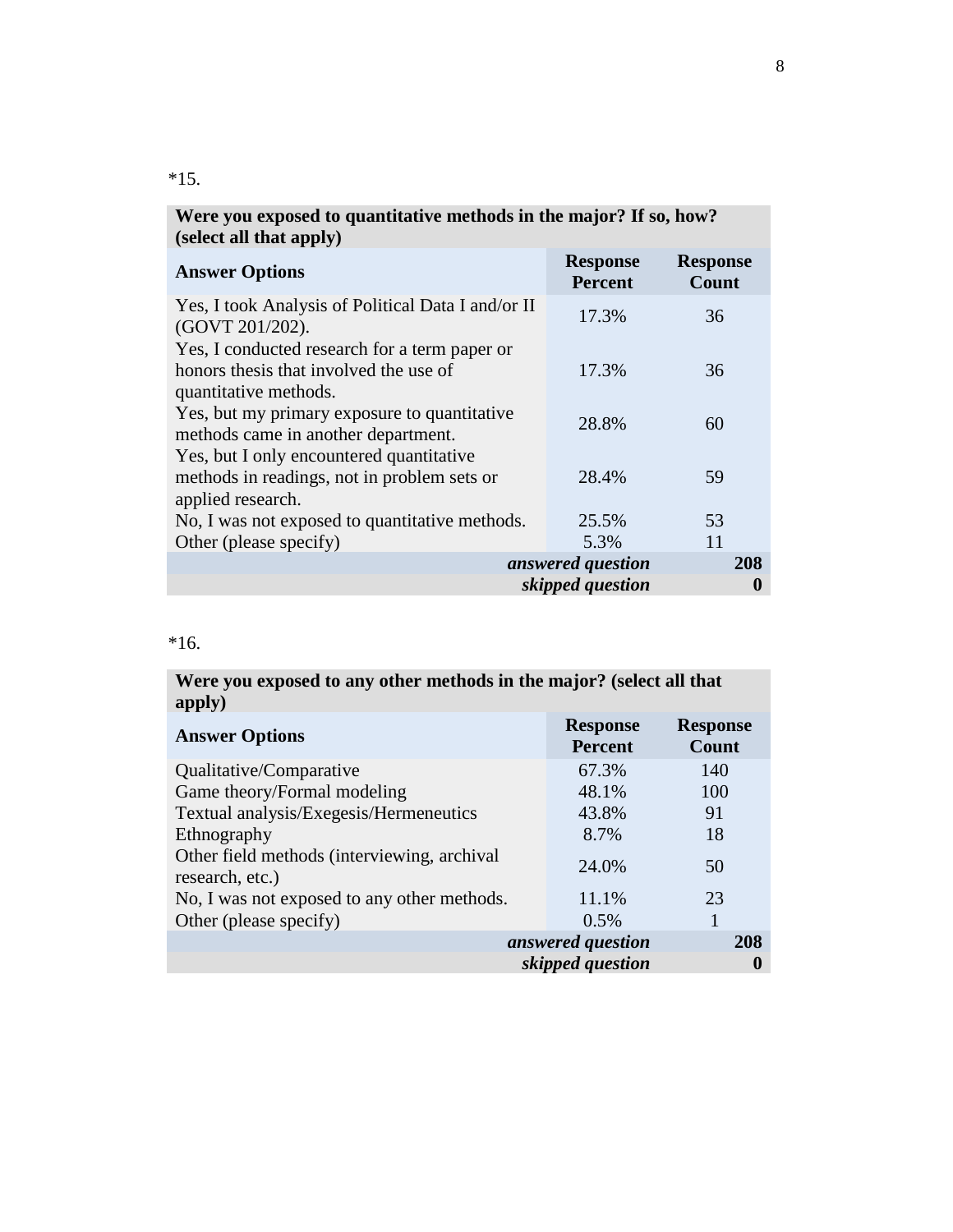\*17.

**To what extent do you agree that ethics (either research ethics or the ethical dimension of any course subject) was a prominent part of the government major?**

| <b>Answer Options</b>    | <b>Response</b><br><b>Percent</b> | <b>Response</b><br>Count |
|--------------------------|-----------------------------------|--------------------------|
| <b>Strongly Agree</b>    | 10.6%                             | 22                       |
| Somewhat Agree           | 31.3%                             | 65                       |
| Neutral                  | 23.1%                             | 48                       |
| Somewhat Disagree        | 23.6%                             | 49                       |
| <b>Strongly Disagree</b> | 7.2%                              | 15                       |
| Not sure/Don't know      | 4.3%                              | 9                        |
|                          | answered question                 | 208                      |
|                          | skipped question                  |                          |

#### \*18.

**To what extent do you agree that the government major has shaped your approach to public affairs and civic engagement? Answer Options Response Response Percent Response Count** Strongly Agree 34.6% 72 Somewhat Agree 43.8% 91 Neutral 14.4% 30 Somewhat Disagree 4.3% 9 Strongly Disagree 2 2 Not sure/Don't know 1.9% 4 *answered question* **208** *skipped question* **0**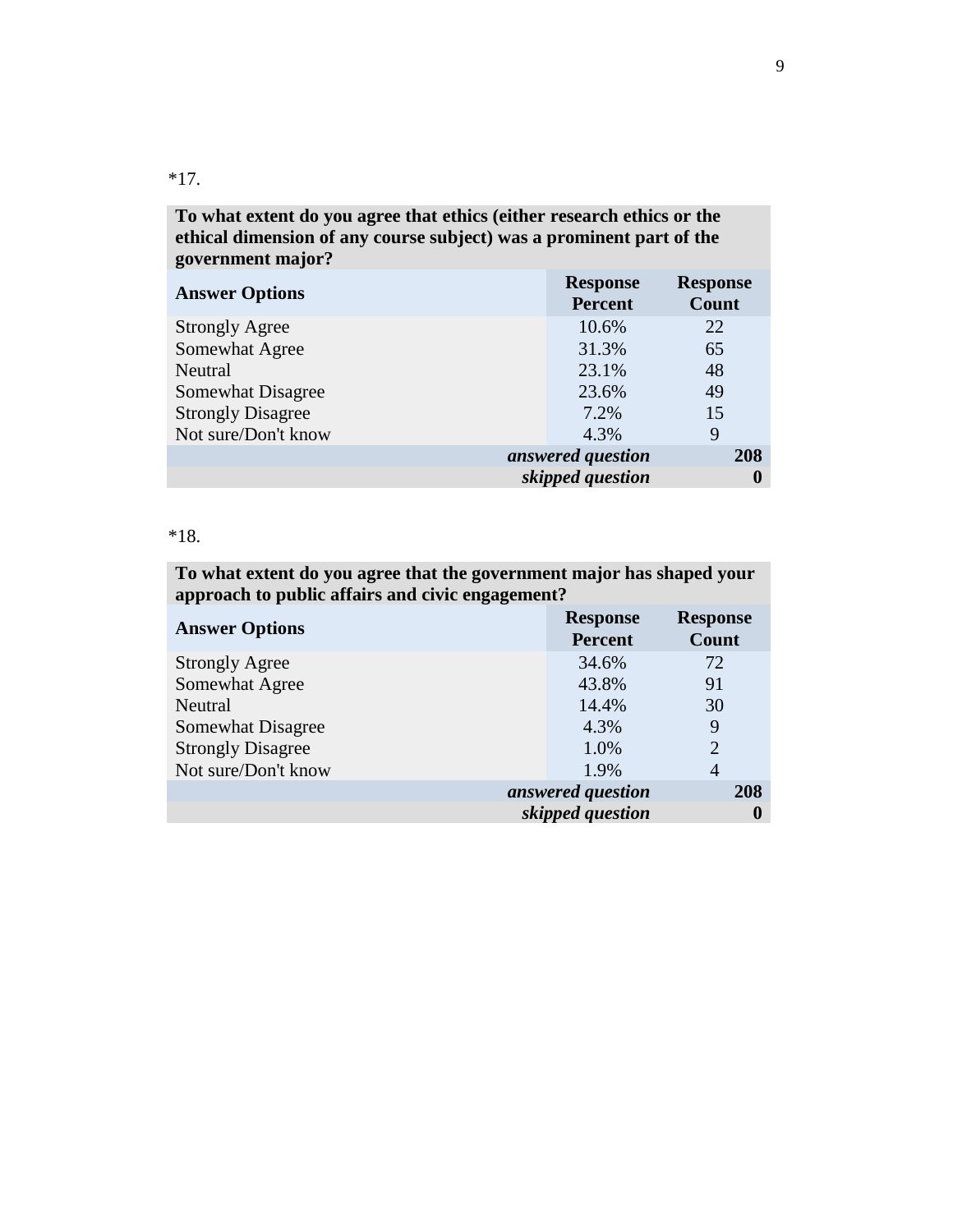**If the government major shaped your approach to public affairs and civic engagement (positively or negatively), please elaborate on how it did so.**

| <b>Answer Options</b> |                   | <b>Response</b><br>Count |
|-----------------------|-------------------|--------------------------|
|                       |                   | 90                       |
|                       | answered question | 90                       |
|                       | skipped question  | 118                      |

\*20.

**In which classes, if any, did ethics figure most prominently? (select all that apply)**

| <b>Answer Options</b>          | <b>Response</b><br><b>Percent</b> | <b>Response</b><br>Count |
|--------------------------------|-----------------------------------|--------------------------|
| <b>American Government</b>     | 17.8%                             | 37                       |
| <b>International Relations</b> | 35.1%                             | 73                       |
| <b>Comparative Government</b>  | 19.7%                             | 41                       |
| <b>Political Theory</b>        | 69.7%                             | 145                      |
| <b>Political Economy</b>       | 1.0%                              | $\overline{2}$           |
| None                           | 3.4%                              | 7                        |
| Not sure/Don't know            | 5.8%                              | 12                       |
|                                | answered question                 | 208                      |
|                                | skipped question                  |                          |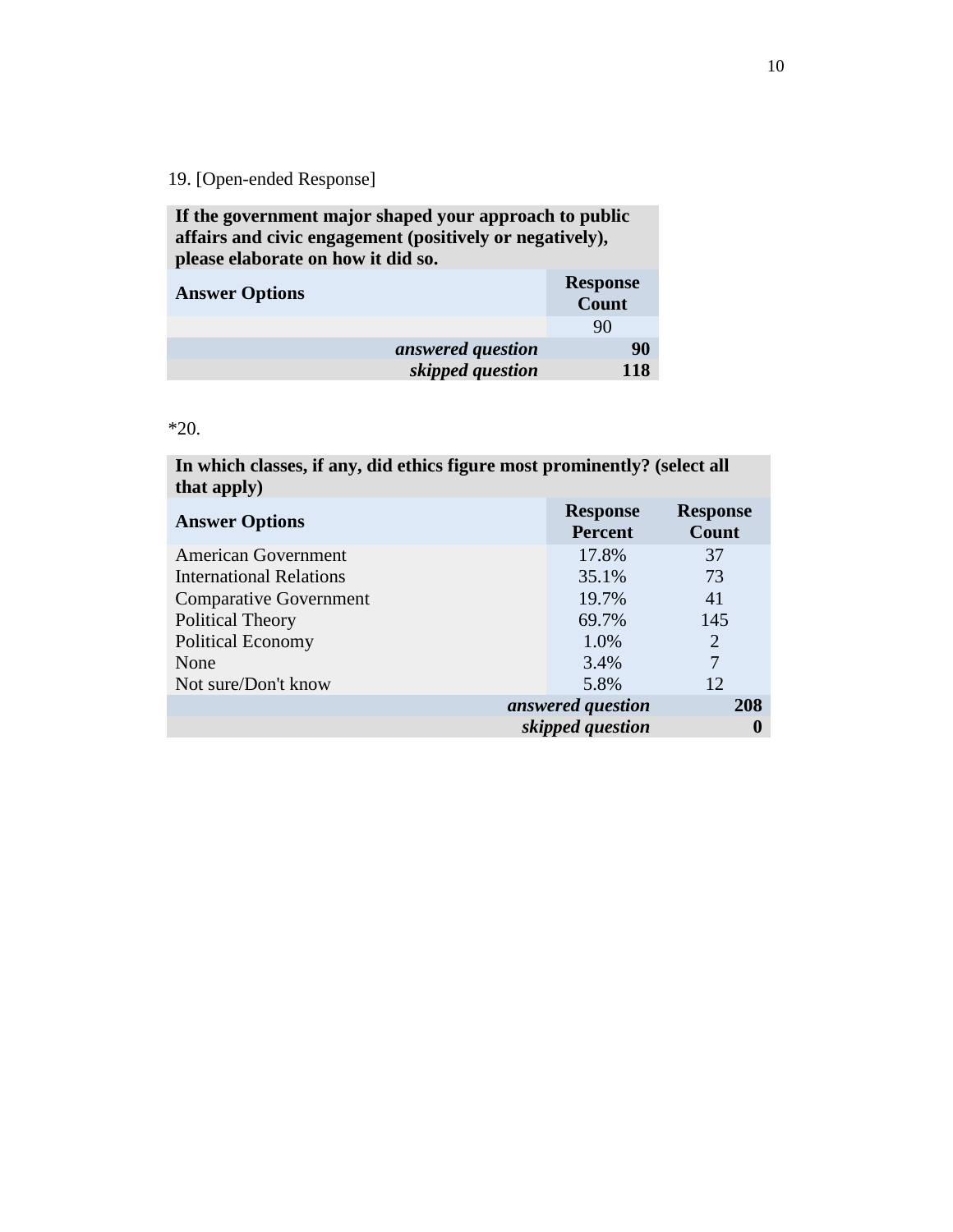| For alumni, how well did the major prepare you to deal with professional<br>ethical issues and challenges? |                                   |                          |
|------------------------------------------------------------------------------------------------------------|-----------------------------------|--------------------------|
| <b>Answer Options</b>                                                                                      | <b>Response</b><br><b>Percent</b> | <b>Response</b><br>Count |
| Very well                                                                                                  | 13.2%                             | 10                       |
| Somewhat well                                                                                              | 34.2%                             | 26                       |
| Neutral                                                                                                    | 36.8%                             | 28                       |
| Somewhat poorly                                                                                            | 5.3%                              | 4                        |
| Very poorly                                                                                                | 1.3%                              |                          |
| Not sure/Don't know                                                                                        | $9.2\%$                           |                          |
|                                                                                                            | answered question                 | 76                       |
|                                                                                                            | skipped question                  | 132                      |

Note: Although only 58 respondents identified as previous graduates in Question 1, 76 respondents answered this question for alumni.

| $\sim$ |  |
|--------|--|

| For alumni, how well did the major prepare you for what you do now? |                                   |                          |
|---------------------------------------------------------------------|-----------------------------------|--------------------------|
| <b>Answer Options</b>                                               | <b>Response</b><br><b>Percent</b> | <b>Response</b><br>Count |
| Very well                                                           | 16.4%                             | 11                       |
| Somewhat well                                                       | 49.3%                             | 33                       |
| Neutral                                                             | 17.9%                             | 12                       |
| Somewhat poorly                                                     | 7.5%                              | 5                        |
| Very poorly                                                         | 0.0%                              | $\theta$                 |
| Not sure/Don't know                                                 | 9.0%                              | 6                        |
|                                                                     | answered question                 | 67                       |
|                                                                     | skipped question                  | 141                      |

Note: Although only 58 respondents identified as previous graduates in Question 1, 67 respondents answered this question for alumni.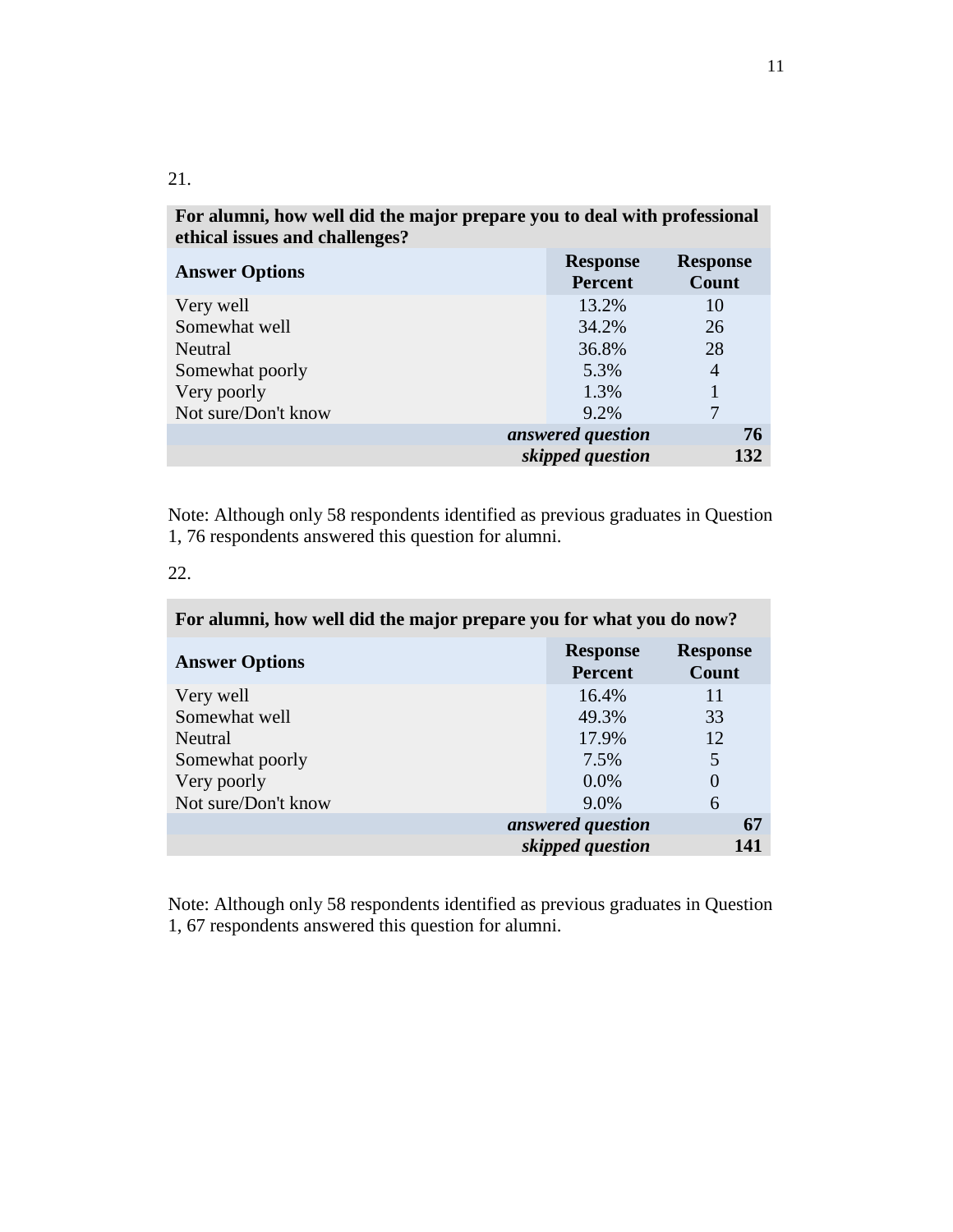| yourself using most in your current schooling or profession? (select all<br>that apply) |                                   |                          |
|-----------------------------------------------------------------------------------------|-----------------------------------|--------------------------|
| <b>Answer Options</b>                                                                   | <b>Response</b><br><b>Percent</b> | <b>Response</b><br>Count |
| Academic writing (research papers, literature<br>reviews, etc.)                         | 43.3%                             | 29                       |
| Policy-oriented writing                                                                 | 34.3%                             | 23                       |
| Presentation/Oral communication skills                                                  | 49.3%                             | 33                       |
| Quantitative methods                                                                    | 17.9%                             | 12                       |
| Qualitative/comparative methods                                                         | 28.4%                             | 19                       |
| Textual analysis/Exegesis                                                               | 17.9%                             | 12                       |
| Inferential logic/Argumentation                                                         | 49.3%                             | 33                       |
| $N/A$ (current student)                                                                 | 9.0%                              | 6                        |
| Other (please specify)                                                                  | 1.5%                              | 1                        |
|                                                                                         | answered question                 | 67                       |
|                                                                                         | skipped question                  | 141                      |

**For alumni, what skills that you developed in the major do you find** 

Note: Although only 58 respondents identified as previous graduates in Question 1, 67 respondents answered this question for alumni, including six who identified as current students.

|  | 24. [Open-ended Response] |  |
|--|---------------------------|--|
|--|---------------------------|--|

| Are there skills that you wish you had learned in the  |                 |
|--------------------------------------------------------|-----------------|
| department or methods that you wish you had been       |                 |
| exposed to? (open to both alumni and current students) |                 |
|                                                        | <b>Response</b> |
| <b>Answer Options</b>                                  | <b>Count</b>    |
|                                                        | 86              |
| answered question                                      | 86              |
| skipped question                                       | 12.2            |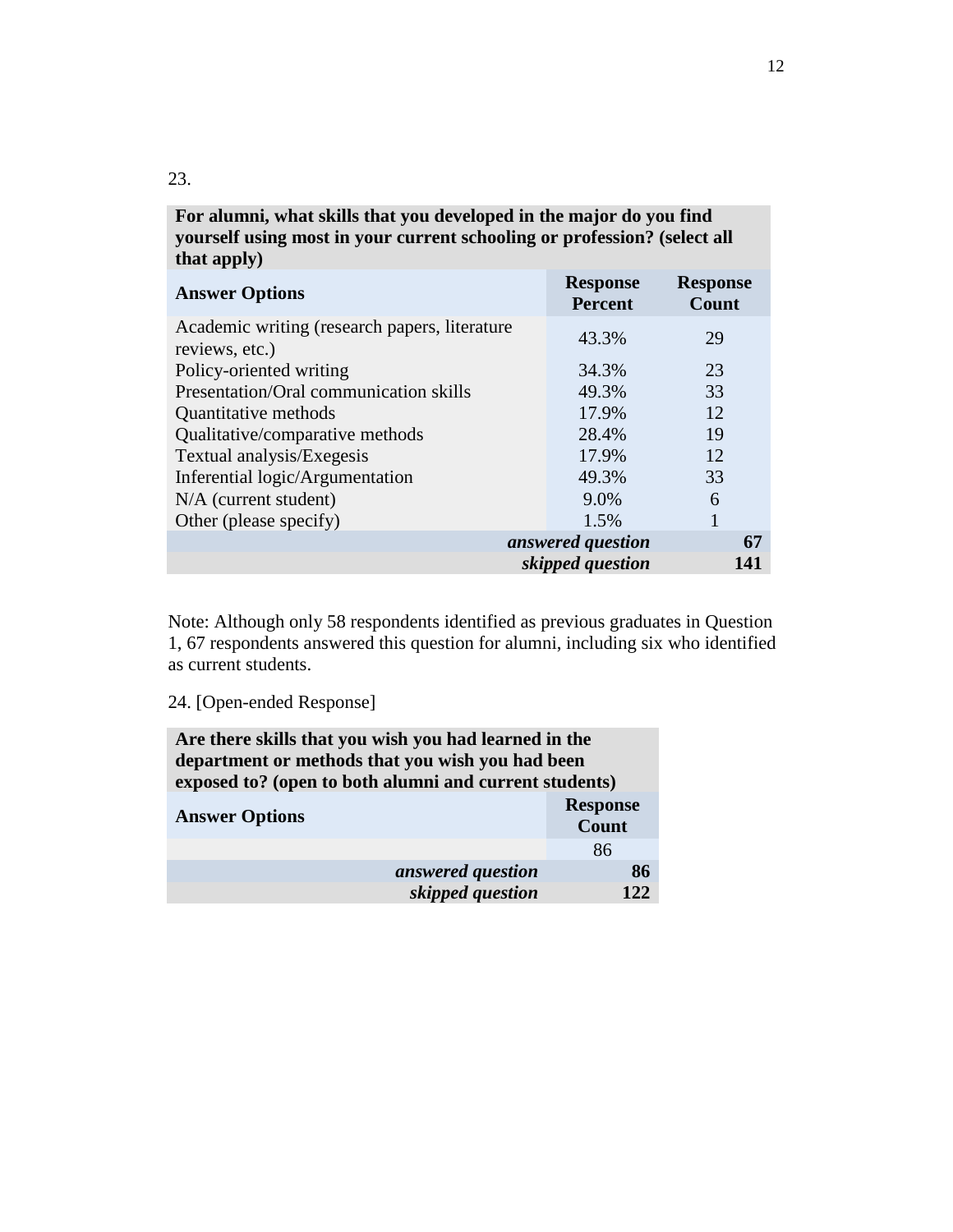**What did you like/dislike about introductory courses? These include U.S. Political Systems, Comparative Political Systems, Introduction to International Relations, and Elements of Political Theory.**

| <b>Answer Options</b> |                   | <b>Response</b><br>Count |
|-----------------------|-------------------|--------------------------|
|                       |                   | 124                      |
|                       | answered question | 124                      |
|                       | skipped question  | 84                       |
|                       |                   |                          |

# 26. [Open-ended response]

| What did you like/dislike about upper-level classes in the<br>major? |                                 |
|----------------------------------------------------------------------|---------------------------------|
| <b>Answer Options</b>                                                | <b>Response</b><br><b>Count</b> |
|                                                                      | 111                             |
| answered question                                                    | 111                             |
| skipped question                                                     | 97                              |

#### \*27.

i.

| How satisfied were you in general with the teaching in the department? |                                   |                          |
|------------------------------------------------------------------------|-----------------------------------|--------------------------|
| <b>Answer Options</b>                                                  | <b>Response</b><br><b>Percent</b> | <b>Response</b><br>Count |
| Very satisfied                                                         | 47.6%                             | 99                       |
| Somewhat satisfied                                                     | 38.5%                             | 80                       |
| Neutral                                                                | 7.2%                              | 15                       |
| Somewhat dissatisfied                                                  | 5.3%                              | 11                       |
| Very dissatisfied                                                      | 1.4%                              | 3                        |
| Not sure/Don't know                                                    | $0.0\%$                           | $\Omega$                 |
|                                                                        | answered question                 | 208                      |
|                                                                        | skipped question                  |                          |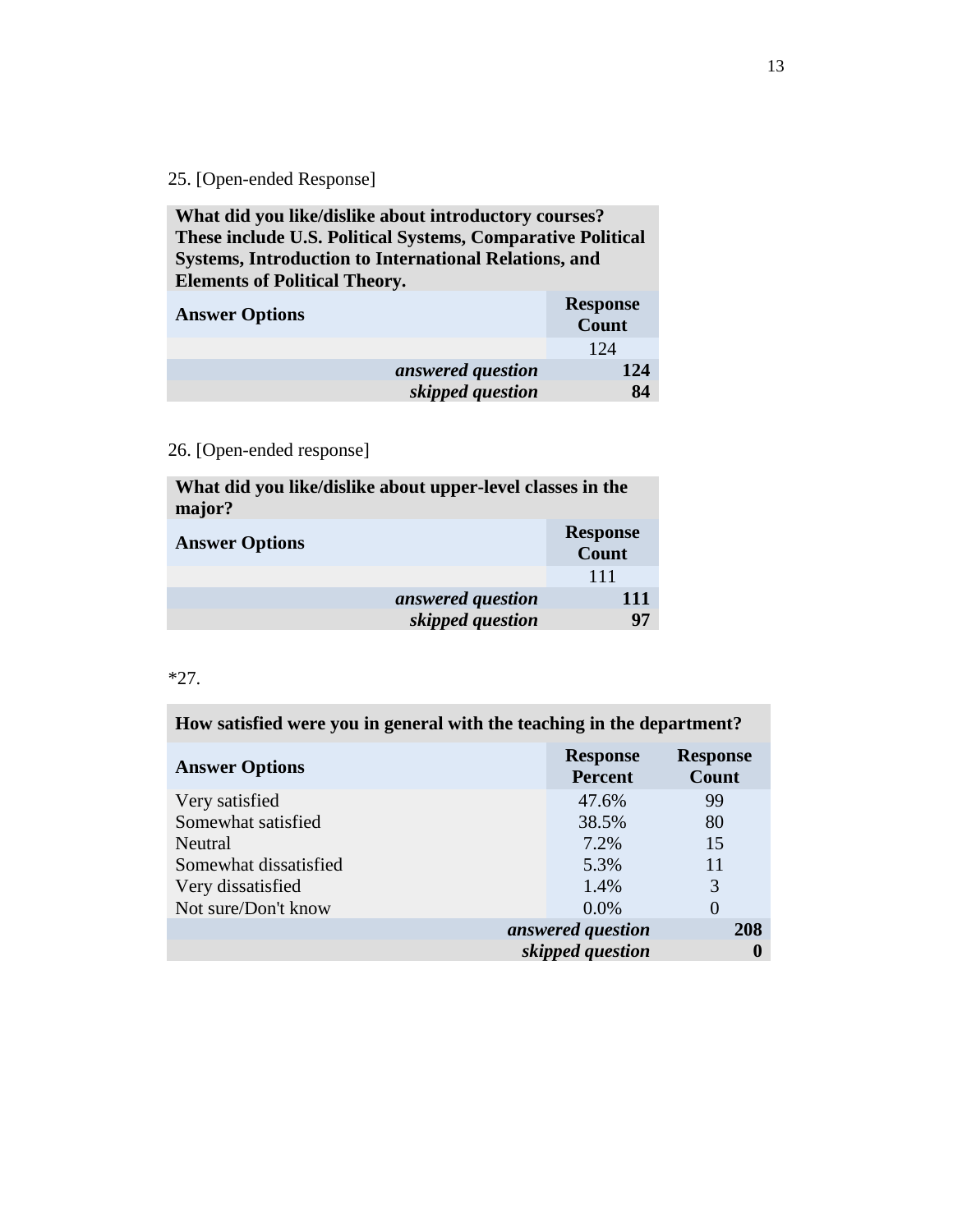**Please provide any additional comments you would like to add about teaching in the department.**

| <b>Answer Options</b> |                   | <b>Response</b><br>Count |
|-----------------------|-------------------|--------------------------|
|                       |                   | 64                       |
|                       | answered question | 64                       |
|                       | skipped question  | 144                      |

\*29.

| How helpful were discussion sections in the introductory courses? |  |  |
|-------------------------------------------------------------------|--|--|
|                                                                   |  |  |

| <b>Answer Options</b> | <b>Response</b><br><b>Percent</b> | <b>Response</b><br>Count |
|-----------------------|-----------------------------------|--------------------------|
| Very helpful          | 12.5%                             | 26                       |
| Somewhat helpful      | 43.8%                             | 91                       |
| Neutral               | 16.8%                             | 35                       |
| Somewhat unhelpful    | 15.4%                             | 32                       |
| Very unhelpful        | 10.1%                             | 21                       |
| Not sure/Don't know   | 1.4%                              | 3                        |
|                       | answered question                 | 208                      |
|                       | skipped question                  |                          |

# 30. [Open-ended Response]

**Please provide any additional comments you would like to add about discussion sections.**

| <b>Answer Options</b> | <b>Response</b><br>Count |
|-----------------------|--------------------------|
|                       | 82                       |
|                       | answered question<br>82  |
|                       | skipped question<br>126  |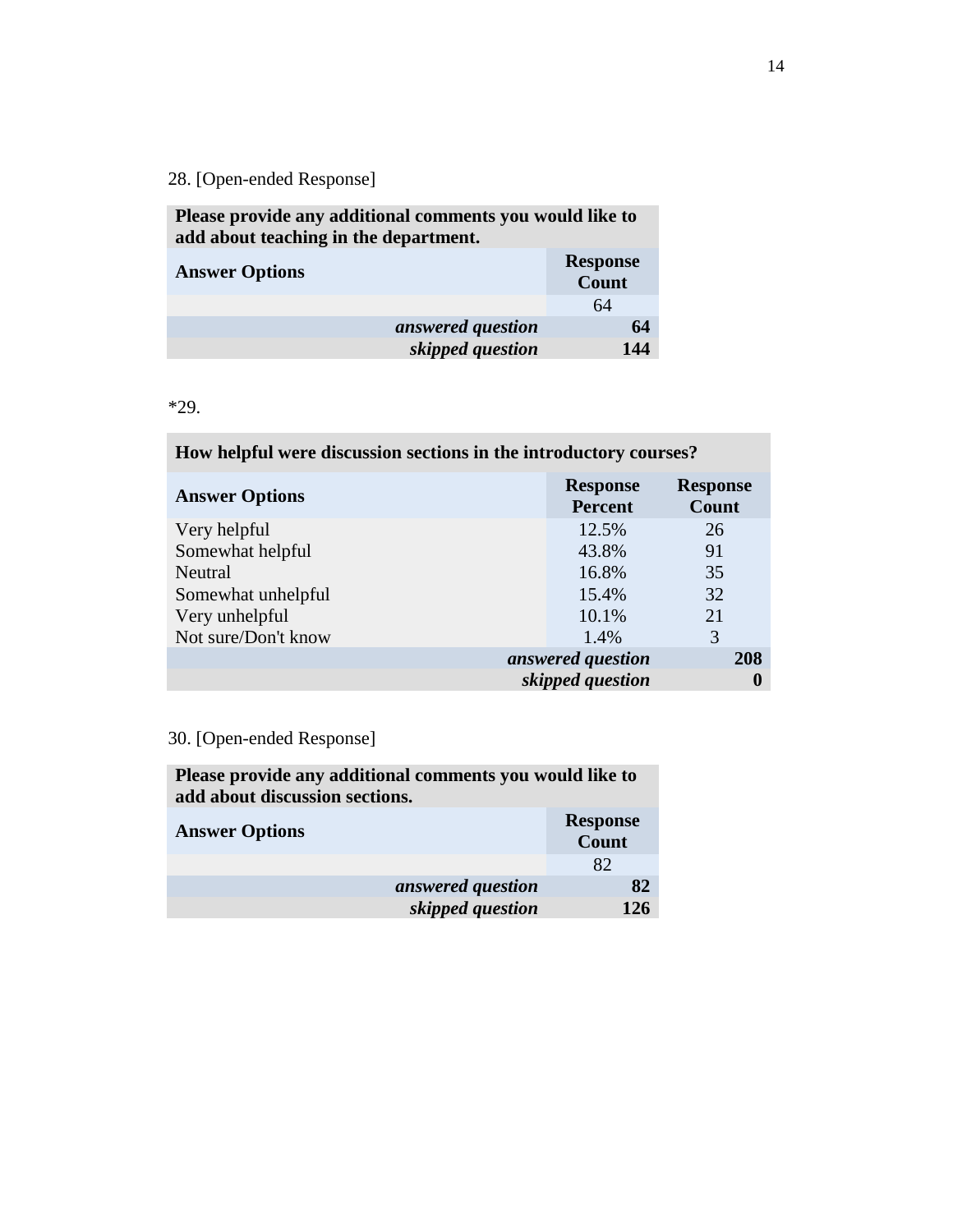| What do you see as the strengths and weaknesses of the |
|--------------------------------------------------------|
| <b>Response</b><br>Count                               |
| 104                                                    |
| 104                                                    |
| 104                                                    |
|                                                        |

#### 32.

**For alumni, did you have the opportunity to engage in some kind of integrative experience for your major during your final year? If so, which?**

| <b>Answer Options</b>               | <b>Response</b><br><b>Percent</b> | <b>Response</b><br>Count    |
|-------------------------------------|-----------------------------------|-----------------------------|
| Senior thesis                       | 45.5%                             | 15                          |
| Other capstone project/presentation | 24.2%                             | 8                           |
| Portfolio                           | $0.0\%$                           | 0                           |
| Film or multimedia project          | 6.1%                              | $\mathcal{D}_{\mathcal{A}}$ |
| Other (please specify)              | 24.2%                             | 8                           |
|                                     | answered question                 | 33                          |
|                                     | skipped question                  | 175                         |

#### 33.

# **For alumni, would you have liked to have had some sort of integrative experience? If so, what kind would you have preferred?**

| <b>Answer Options</b>               | <b>Response</b><br><b>Percent</b> | <b>Response</b><br>Count |
|-------------------------------------|-----------------------------------|--------------------------|
| Senior thesis                       | 53.7%                             | 22                       |
| Other capstone project/presentation | 19.5%                             | 8                        |
| Portfolio                           | 4.9%                              | $\overline{2}$           |
| Film or multimedia project          | 12.2%                             | 5                        |
| Other (please specify)              | 9.8%                              | 4                        |
|                                     | answered question                 |                          |
| skipped question                    |                                   | 167                      |